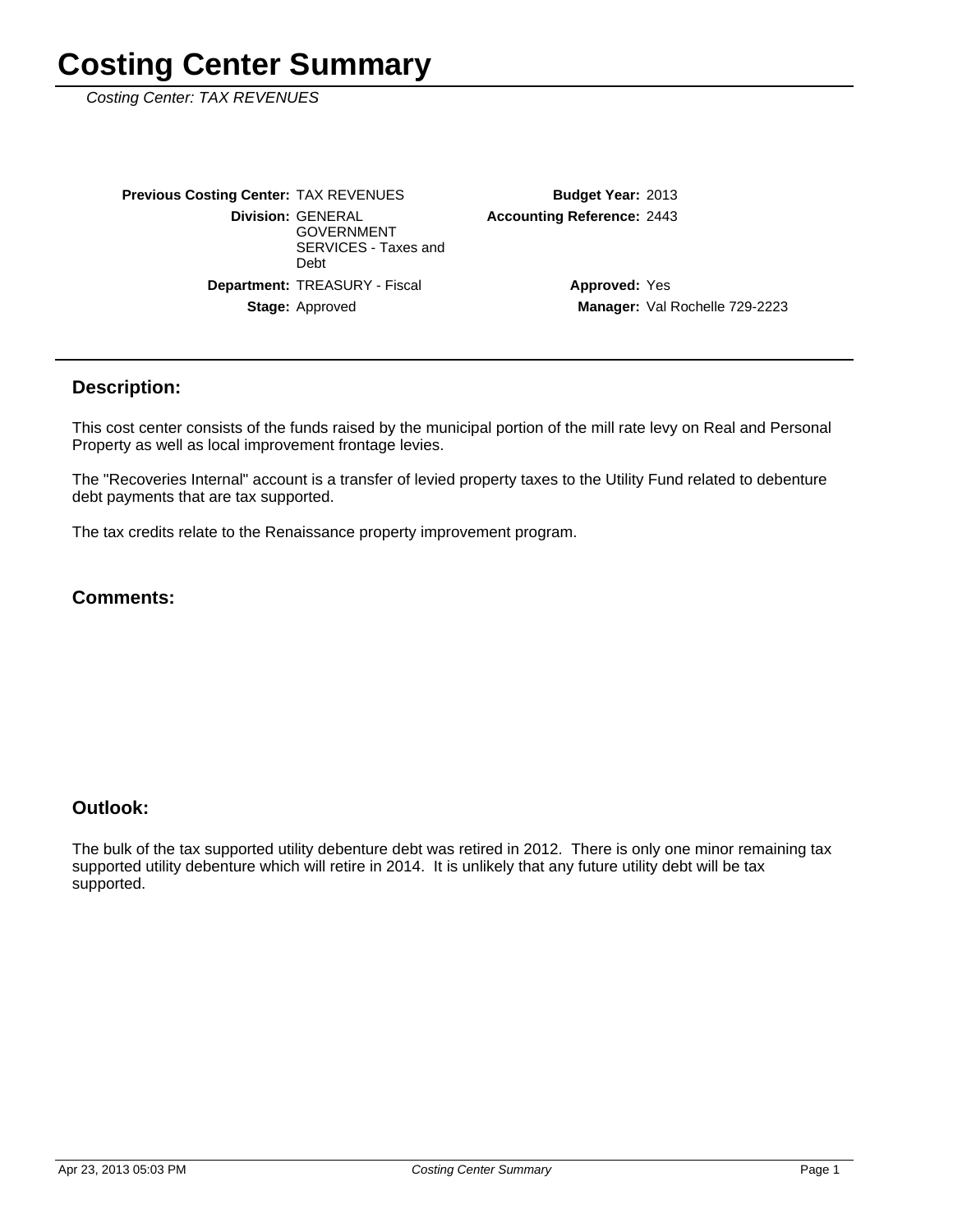# **Costing Center Summary**

Costing Center: TAX REVENUES

### **Changes to Costing Center:**

|                            |                                 |           |                       | 2012<br><b>Approved</b> |             |
|----------------------------|---------------------------------|-----------|-----------------------|-------------------------|-------------|
| <b>GL Account</b>          | <b>GL Account Description</b>   | Changes   | <b>Percent Change</b> | <b>Stage</b>            | 2013 Amount |
| <b>Revenues</b>            |                                 |           |                       |                         |             |
| 41420                      | <b>REAL PROPERTY TAXES</b>      | Increased | 3.23%                 | 34,462,389              | 35,577,177  |
| 41422                      | <b>FRONTAGE LEVIES</b>          | Increased | 1,137.72 %            | 7,843                   | 97,074      |
| 41433                      | PERSONAL PROPERTY - RP          | Decreased | 2.07%                 | 23,611                  | 23,123      |
| 41440                      | <b>BUSINESS</b>                 | Increased | 9.79%                 | 101,656                 | 111,613     |
| 41450                      | <b>REAL PROPERTY SUPP TAXES</b> | Decreased | 11.11 %               | 900,000                 | 800,000     |
| 41480                      | ARREARS TAX PENALTY             | Unchanged | 0.00%                 | 210.000                 | 210,000     |
| 41484                      | <b>CURRENT YEAR TAX PENALTY</b> | Unchanged | 0.00%                 | 175,000                 | 175,000     |
| 48430                      | PERSONAL PROPERTY - GIL         | Decreased | 1.60%                 | 176,221                 | 173,410     |
| 48500                      | <b>TAX REVENUES FEDERAL</b>     | Increased | 0.98%                 | 343,469                 | 346,837     |
| 48510                      | <b>TAX REVENUES PROVINCIAL</b>  | Increased | 0.95%                 | 1,830,701               | 1,848,023   |
| <b>Total Revenues:</b>     |                                 |           |                       | 38,230,890              | 39,362,257  |
| <b>Expenditures</b>        |                                 |           |                       |                         |             |
| 41997                      | <b>TRANSFER TO UTILITY</b>      | Decreased | 91.29 %               | 627,516                 | 54,636      |
| 55442                      | <b>TAX CREDITS</b>              | Decreased | 5.08%                 | 52,305                  | 49,646      |
| 55450                      | <b>RM OF CORNWALLIS</b>         | Decreased | 66.21 %               | 14,725                  | 4,975       |
| 58548                      | <b>TAX RESERVE</b>              | Increased | 57.60 %               | 5,663                   | 8,925       |
| 59216                      | <b>DISCOUNT</b>                 | Increased | 11.76 %               | 85,000                  | 95,000      |
| <b>Total Expenditures:</b> |                                 |           |                       |                         | 213,182     |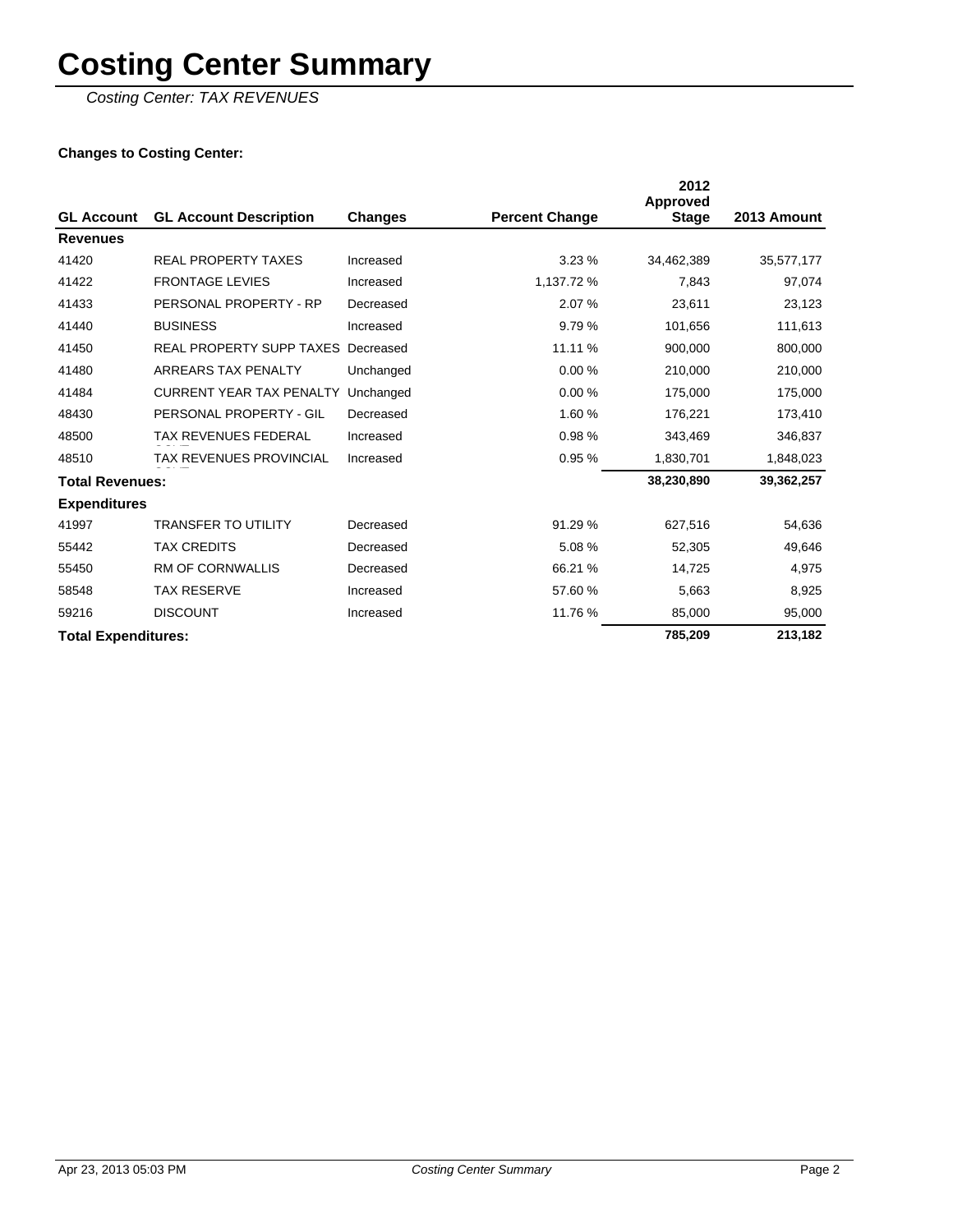# **Costing Center Summary**

Costing Center: TAX REVENUES

|                                               |                                           | 2011<br><b>Actuals</b> | 2012<br><b>Revised</b><br><b>Budget</b> | 2013<br><b>Current</b><br><b>Budget</b> | 2014<br><b>Forecast</b> |
|-----------------------------------------------|-------------------------------------------|------------------------|-----------------------------------------|-----------------------------------------|-------------------------|
| <b>Revenues</b>                               |                                           |                        |                                         |                                         |                         |
|                                               | <b>Conditional Government Transfers</b>   |                        |                                         |                                         |                         |
| 43510                                         | PROVINCIAL GOV'T                          | 0                      | 0                                       | 0                                       | 0                       |
| <b>Conditional Government Transfers Total</b> |                                           | 0                      | $\mathbf 0$                             | 0                                       | $\mathbf 0$             |
| <b>Property Taxes</b>                         |                                           |                        |                                         |                                         |                         |
| 41420                                         | <b>REAL PROPERTY TAXES</b>                | 31,297,373             | 34,462,389                              | 35,577,177                              | 41,788,518              |
| 41422                                         | <b>FRONTAGE LEVIES</b>                    | 14,036                 | 7,843                                   | 97,074                                  | 93,142                  |
| 41433                                         | PERSONAL PROPERTY - RP                    | 23,512                 | 23,611                                  | 23,123                                  | 0                       |
| 41440                                         | <b>BUSINESS</b>                           | 84,254                 | 101,656                                 | 111,613                                 | 0                       |
| 41450                                         | <b>REAL PROPERTY SUPP TAXES</b>           | 1,900,970              | 910,000                                 | 800,000                                 | 800,000                 |
| 41480                                         | ARREARS TAX PENALTY                       | 300,350                | 210,000                                 | 210,000                                 | 210,000                 |
| 41484                                         | <b>CURRENT YEAR TAX PENALTY</b>           | 216,304                | 175,000                                 | 175,000                                 | 175,000                 |
| 48430                                         | PERSONAL PROPERTY - GIL                   | 187,518                | 176,221                                 | 173,410                                 | 0                       |
| 48500                                         | TAX REVENUES FEDERAL GOVT                 | 0                      | 343,469                                 | 346,837                                 | 0                       |
| 48510                                         | TAX REVENUES PROVINCIAL GOVT              | 2,089,535              | 1,830,701                               | 1,848,023                               | 0                       |
| 59486                                         | <b>TAX WRITE OFFS</b>                     | (331, 624)             | 0                                       | 0                                       | 0                       |
| <b>Property Taxes Total</b>                   |                                           | 35,782,227             | 38,240,890                              | 39,362,257                              | 43,066,660              |
|                                               |                                           | 35,782,227             | 38,240,890                              | 39,362,257                              | 43,066,660              |
|                                               |                                           |                        |                                         | 2.93%                                   | 9.41%                   |
| <b>Expenditures</b>                           |                                           |                        |                                         |                                         |                         |
|                                               | <b>Grants and Contributions</b>           |                        |                                         |                                         |                         |
| 55442                                         | <b>TAX CREDITS</b>                        | 23,023                 | 29,426                                  | 49,646                                  | 50,540                  |
| 55450                                         | RM OF CORNWALLIS                          | 0                      | 6,223                                   | 4,975                                   | 3,729                   |
| <b>Grants and Contributions Total</b>         |                                           | 23,023                 | 35,649                                  | 54,621                                  | 54,269                  |
| Other                                         |                                           |                        |                                         |                                         |                         |
| 59216                                         | <b>DISCOUNT</b>                           | 83,463                 | 97,694                                  | 95,000                                  | 95,000                  |
| <b>Other Total</b>                            |                                           | 83,463                 | 97,694                                  | 95,000                                  | 95,000                  |
|                                               | Reserve Appropriation                     |                        |                                         |                                         |                         |
| 58548                                         | <b>TAX RESERVE</b>                        | 5,464                  | 5,663                                   | 8,925                                   | 0                       |
|                                               | <b>Reserve Appropriation Total</b>        | 5,464                  | 5,663                                   | 8,925                                   | $\mathbf 0$             |
|                                               | Transfers to/from Internal Accounts       |                        |                                         |                                         |                         |
| 41997                                         | TRANSFER TO UTILITY                       | 698,741                | 627,516                                 | 54,636                                  | 54,636                  |
|                                               | Transfers to/from Internal Accounts Total | 698,741                | 627,516                                 | 54,636                                  | 54,636                  |
|                                               |                                           | 810,691                | 766,522                                 | 213,182                                 | 203,905                 |
|                                               |                                           |                        |                                         | (72.19%)                                | (4.35%)                 |
| <b>Net Total</b>                              |                                           | 34,971,537             | 37,474,368                              | 39,149,075                              | 42,862,755              |